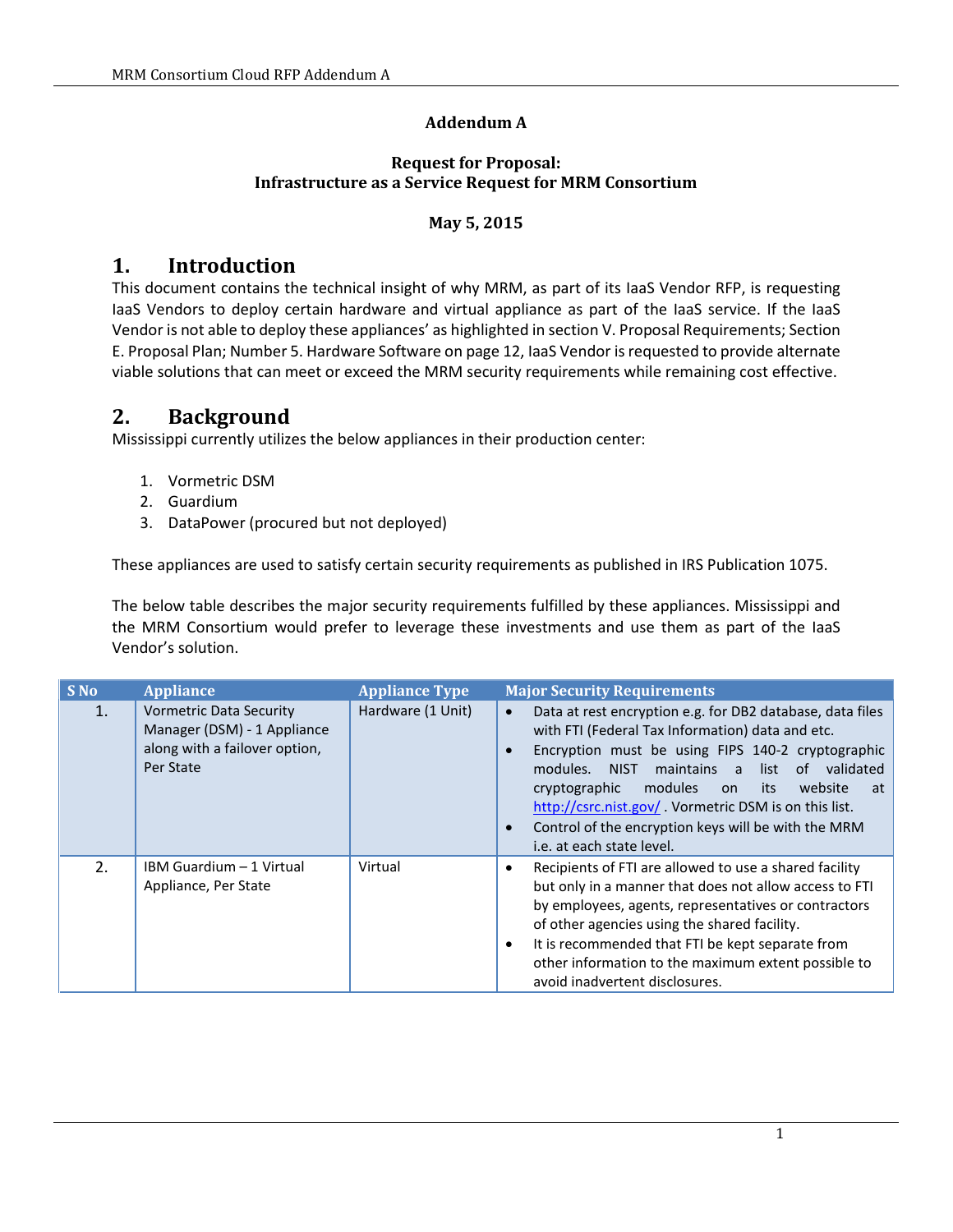| S No | <b>Appliance</b>                                                                                                                          | <b>Appliance Type</b> | <b>Major Security Requirements</b>                                                                                                                                                                                                                                                                                                                                                                                                                                                                                                                                                                                                     |
|------|-------------------------------------------------------------------------------------------------------------------------------------------|-----------------------|----------------------------------------------------------------------------------------------------------------------------------------------------------------------------------------------------------------------------------------------------------------------------------------------------------------------------------------------------------------------------------------------------------------------------------------------------------------------------------------------------------------------------------------------------------------------------------------------------------------------------------------|
|      |                                                                                                                                           |                       | To fulfil the above set of requirements of having secure<br>access to the database which contains both the UI<br>(unemployment insurance) and FTI data, Mississippi makes<br>use of the Guardium appliance to manage the ACL (access<br>control list). Security policies are added to the appliance<br>and it not only audits and reports access to the sensitive FTI<br>data but actively blocks and quarantines unauthorized<br>users and access until administrators can determine their<br>intentions.                                                                                                                             |
| 3.   | IBM DataPower (XG45) - MRM<br>Consortium is evaluating IBM<br>DataPower. 1 Appliance along<br>with a failover option, Per<br><b>State</b> | Hardware (1 Unit)     | Hardened appliance purpose-built Service Gateway and<br>$\bullet$<br>load balancer.<br>Load Balancer with a capability to terminate SSL<br>$\bullet$<br>sessions and encrypt FTI data elements before<br>forwarding to the backend application servers<br>Hardware based SSL accelerator providing much better<br>$\bullet$<br>throughput<br>Configurable ciphers such as AES 256<br>$\bullet$<br>With additional Application Optimization (AO) module,<br>$\bullet$<br>it can easily integrate with IBM WebSphere Application<br>Server for direct load balancing the request among the<br>members of the application server cluster. |

## **3. Proposal Requirements**

## 3.1 **FedRAMP certified IaaS Vendor Requirement**

One of the mandatory requirements of the RFP is for the IaaS Vendor is to be FedRAMP certified. If the FedRAMP certification restricts the IaaS Vendor to not host any customer owned appliances, IaaS Vendors are requested to provide alternate solutions that meet the above requirements and be cost effective.

### **3.1.1 Assumption**

FedRAMP may restrict customer owned hardware appliances and not virtual appliances. Alternate solutions may only be proposed for Vormetric DSM and DataPower gateway and load balancer.

# 3.2 **Load Balancer Security Requirements**

IaaS Vendor must explain how they will secure FTI data elements on the Load Balancer and data in transit from the Load Balancer to the Application Server as per IRS Publication 1075.

# 3.3 **MRM Proposed Alternate Solution for Vormetric**

IaaS Vendor will support the VPC (virtual private cloud) where the Vormetric DSM is hosted at the agencies' (each state's own) data center. The state's data center will connect to IaaS data center via secure VPN or other private and secure direct connection.